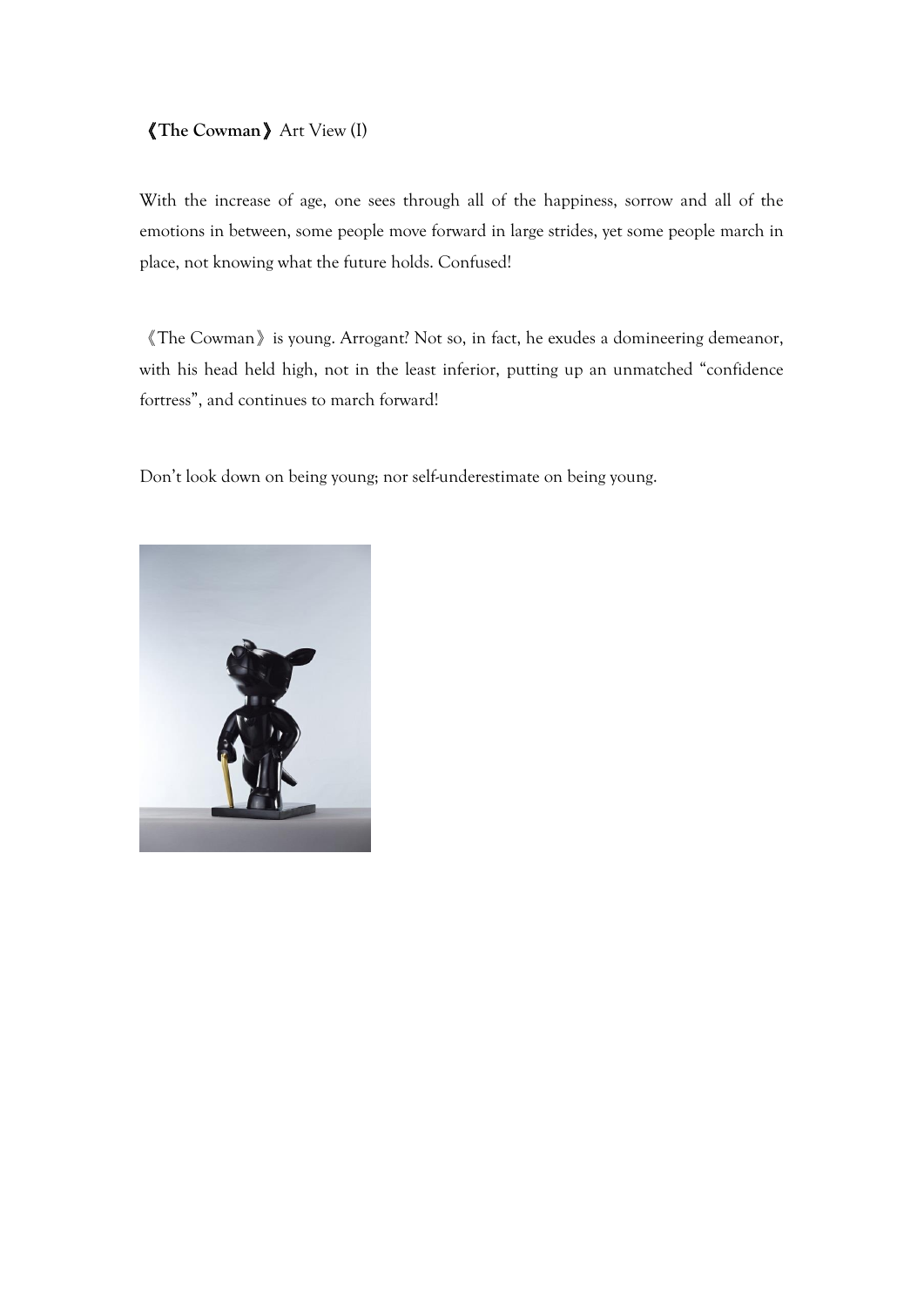# 《**Contentment**》Art View (II)

Since when have we all forgotten the most simplistic contentment of yesteryear, as well as how we once felt? People continue to get covered in cuts and bruises all over.

Looking back, suddenly, we are shocked to find that we have forgotten what a carefree lifestyle looked like, even more so, we've forgotten the most original appearance in our innermost beings, but are pursuing the unattainable contentment.

If we could, dismissively, enjoy the attitude of contentment, we would no longer be feeling the loss.

The real happiness then follows.

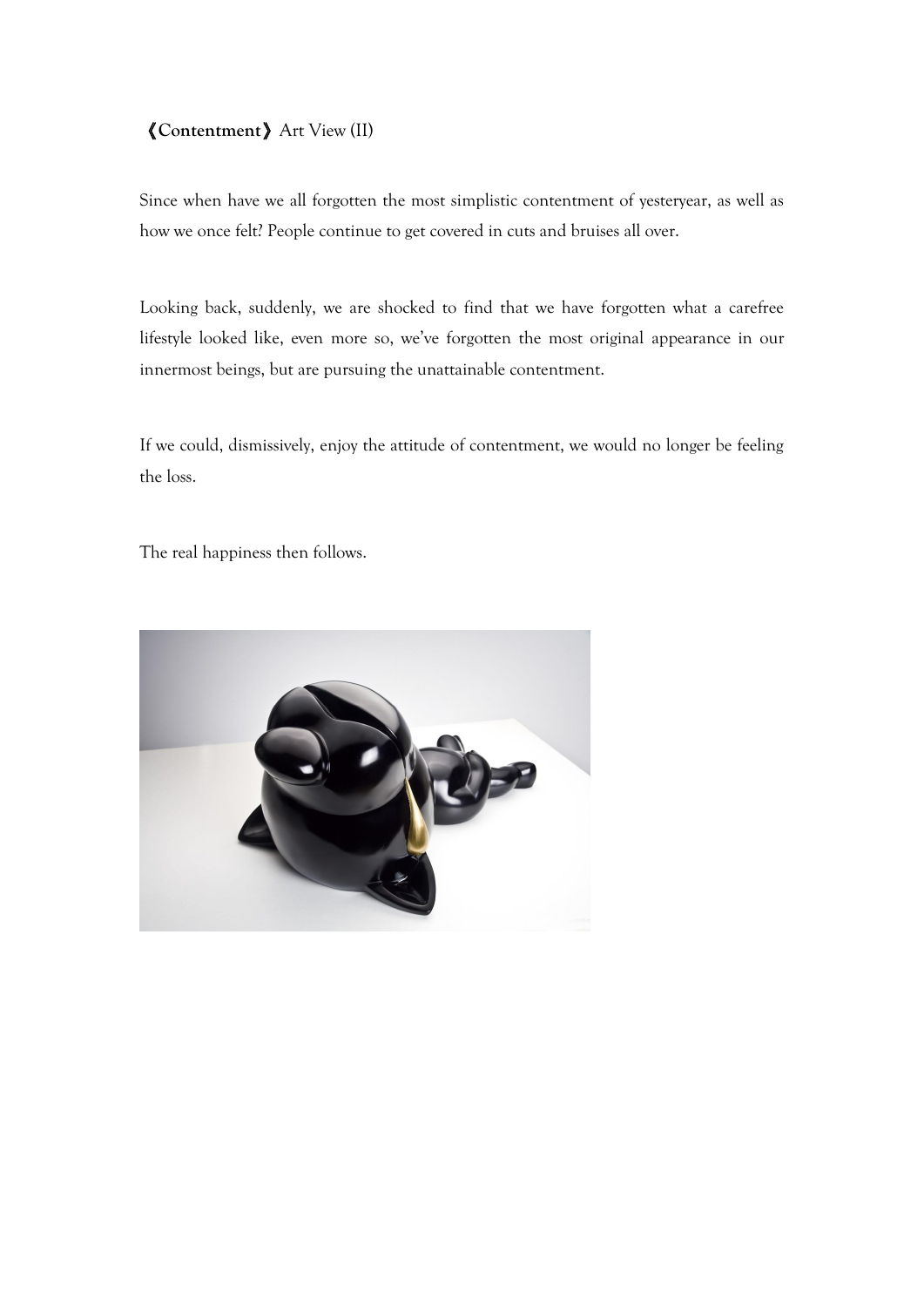#### 《**Night Watch**》Art View (III)

Draped in head to toe bright silvery white, accompanied by bright moonlight, with a steady pace as light as the swallow, "night watching" the autonomous territory, regardless of day or night, always playing the "sharp and highly capable" role, watching over every square inch of the house on behalf of the master.

Dead of night, the mind firmly focused, a touch of confidence is evident with the slight upward curve in the corner of the mouth.

The chest is full of the highest honor and accomplishment, continuing with the "night watch" without slacking off, sparing the home from the noise and disturbance of the outside world.

In the dark night, turning the energy of the moonlight into a ray of warmth that shines over the home!

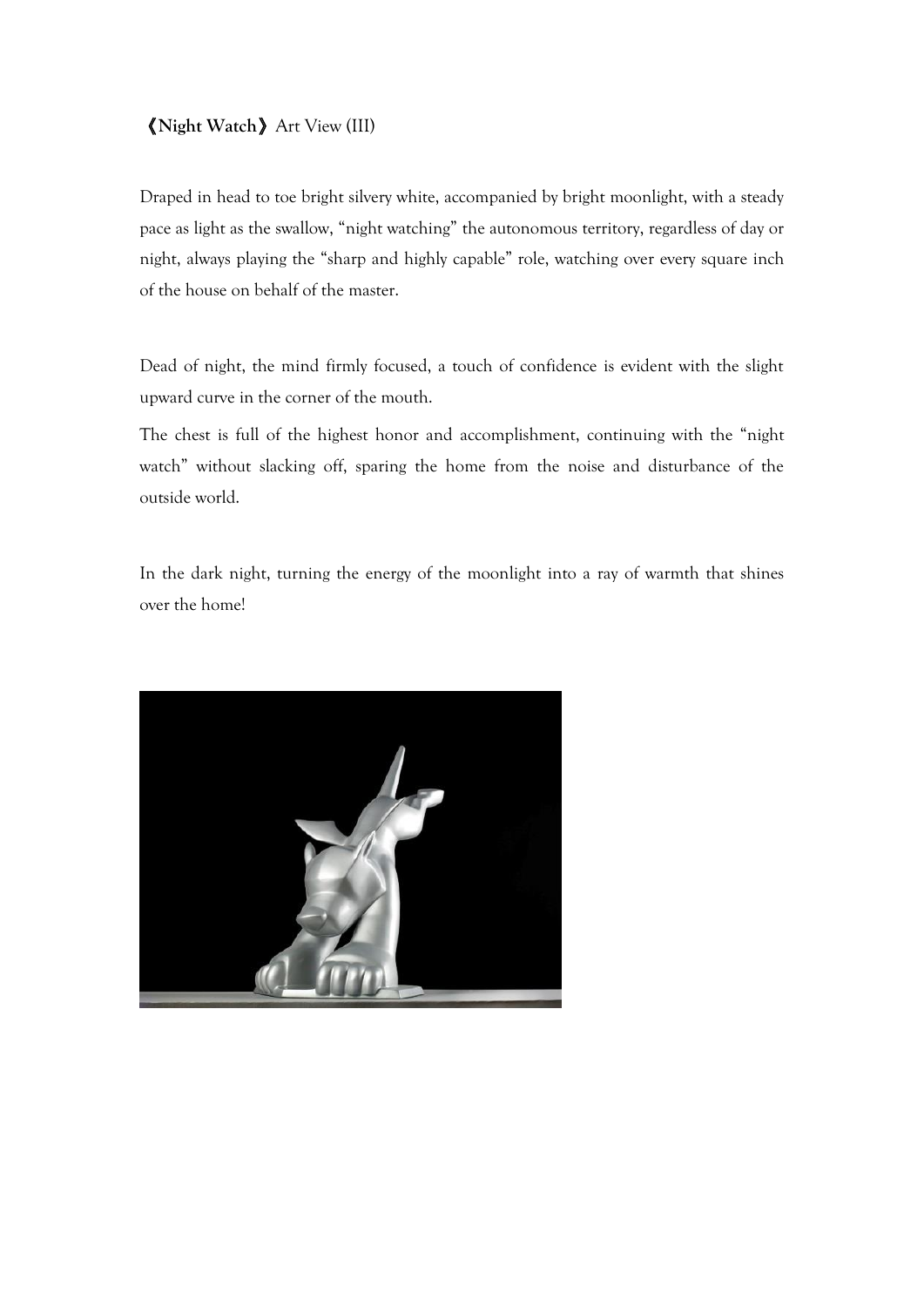《**999.9**》Art View (IV)

Rise up, China.

Drift away, Taiwan.

Along the coast across the straight, gold bricks being held in front of the chest, gold gleaming, flashing and charming. Is this the ultimate symbolism of wealth and prosperity? Or, is it just a gold plated gorgeous coat that's only skin deep? At least, what can be seen clearly is that the "contemporary vision" is being passionately spread all over the place.

And what's reflected in the mirror is an illusive empty shell, holding the gold brick, but what's different is that, a mirage that will burst at the slightest touch, even until now, it remains in a state of dream, complacent and self-indulgent, hidden at the edge that will soon be forgotten by the world, yet lacking the self awareness of where one is located! A grand dream.

It cannot be denied that China is no doubt the masterpiece of the next century, no mater the merits of its good or bad, it is evident that she is someone we need to learn from and study.

You can be blind and ignorant, but you can not ignore that China is a great reality that exists.

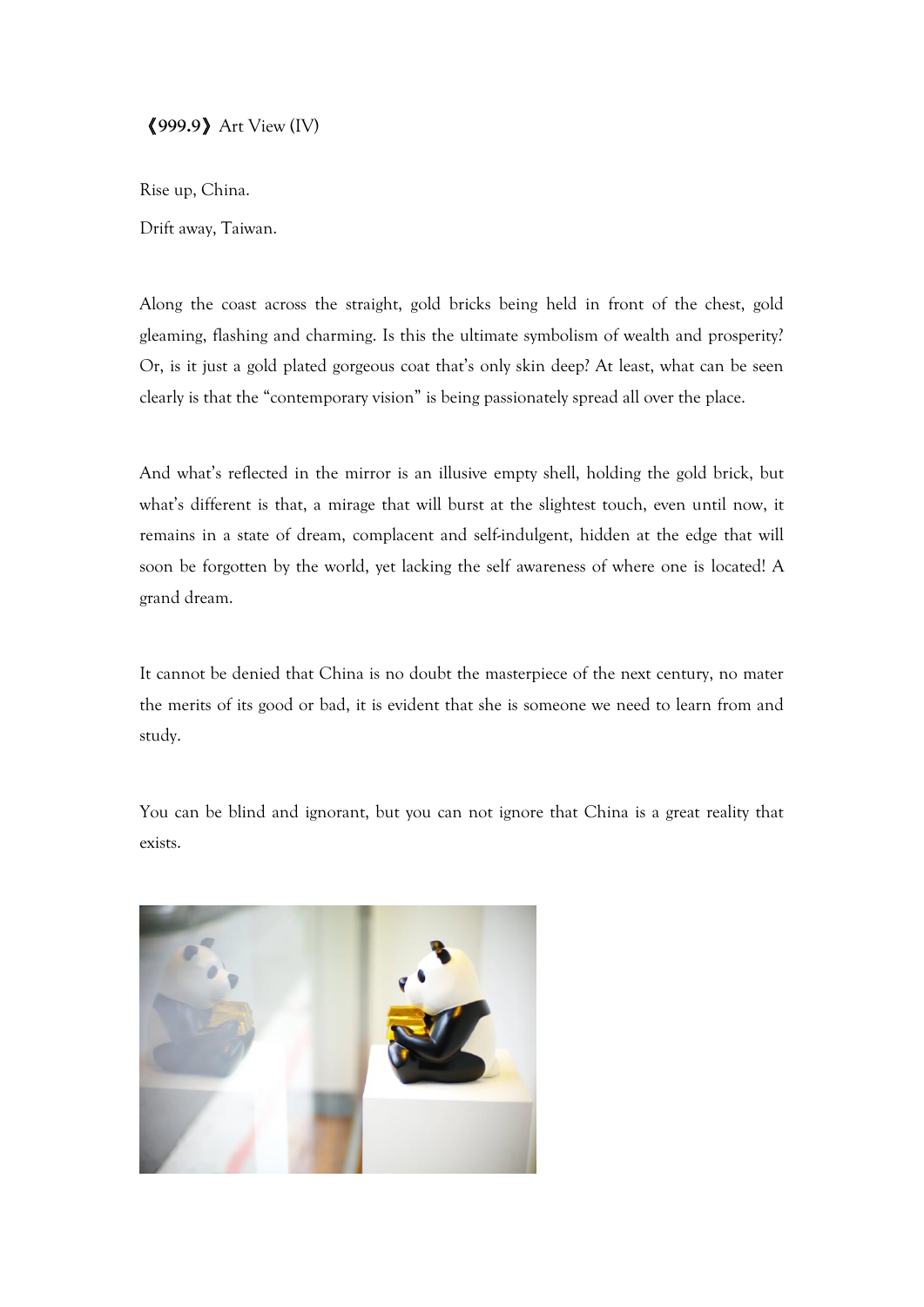### 《**Generation to Generation**》Art View (V)

Dogs are man's best companions.

Although life is short, it comes and goes in a flash. At the same time, it actively continues the positive energy into the eternal future.

When it is born, a dog firmly believes in the pursuit of all that life has to offer, and brings a role model to humans. Rather than to say that there's a relationship between the pet and its master, might as well use the analogy of a mirror where the two are dear friends who learn from each other, examine each other and grow together.

Life's journey has an end, however, a journey continuously filled with bright, active positive attitude will bring endless passion and memories worth cherishing.

The spirit of "Generation to Generation" is passed through each generation through the continuation of life.